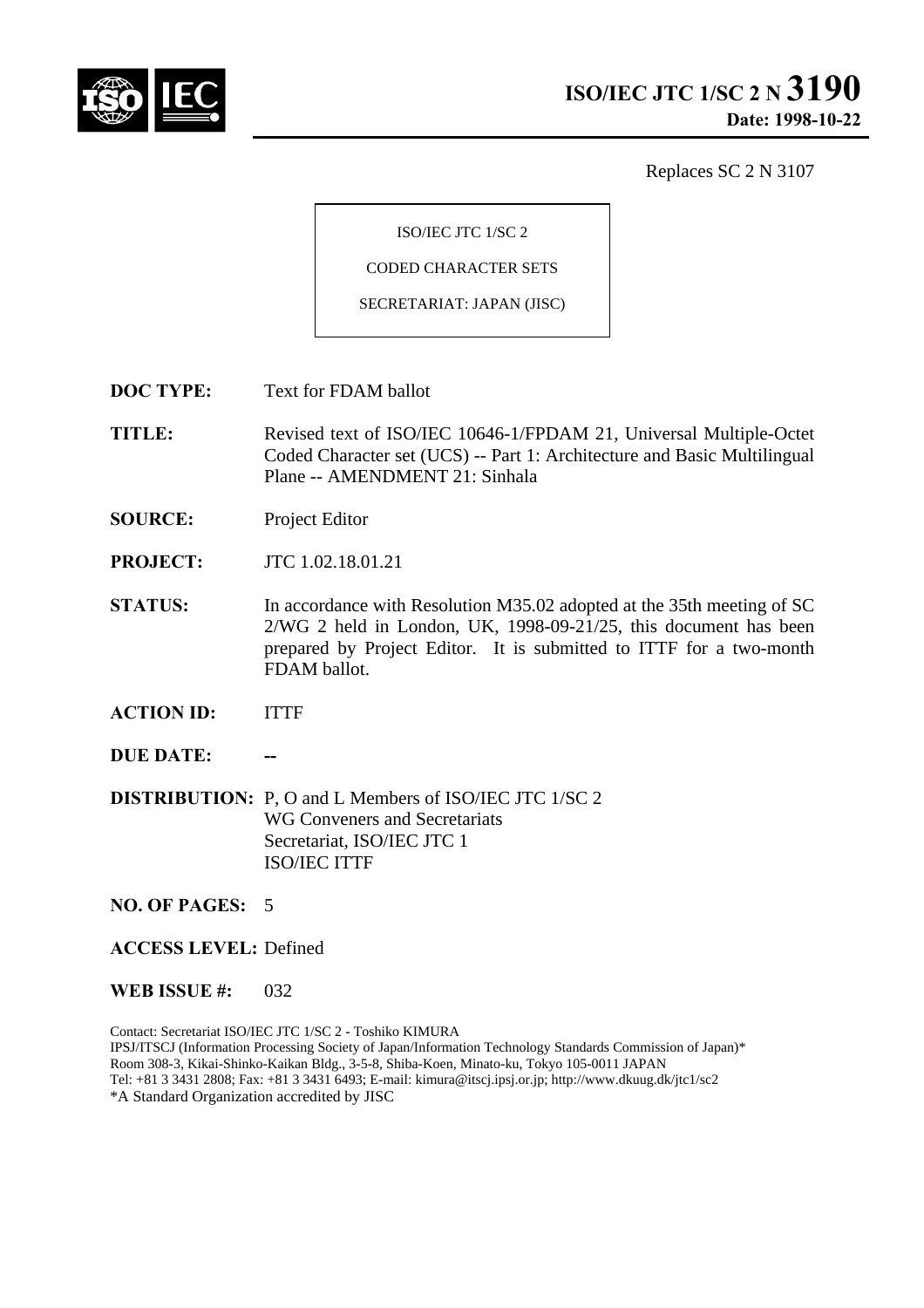# **Information technology — Universal Multiple-Octet Coded Character Set (UCS) —**

## **Part 1:** Architecture and Basic Multilingual Plane AMENDMENT 21: Sinhala

## **Page 11, Clause 19**

In the list of Block names, after the entry MALAYALAM, insert a new entry as follows:

SINHALA 0D80-0DFF

## **Page 15, Clause 25, Figure 4 (see Amendment 5)**

In Figure 4, in the cross-hatched row between rows 0C and 0E, insert in a new row 0D, which contains the word:

## Sinhala

centred on a white background.

**After page 65** Add the following new tables titled:

**Table 237 - Row 0D: SINHALA**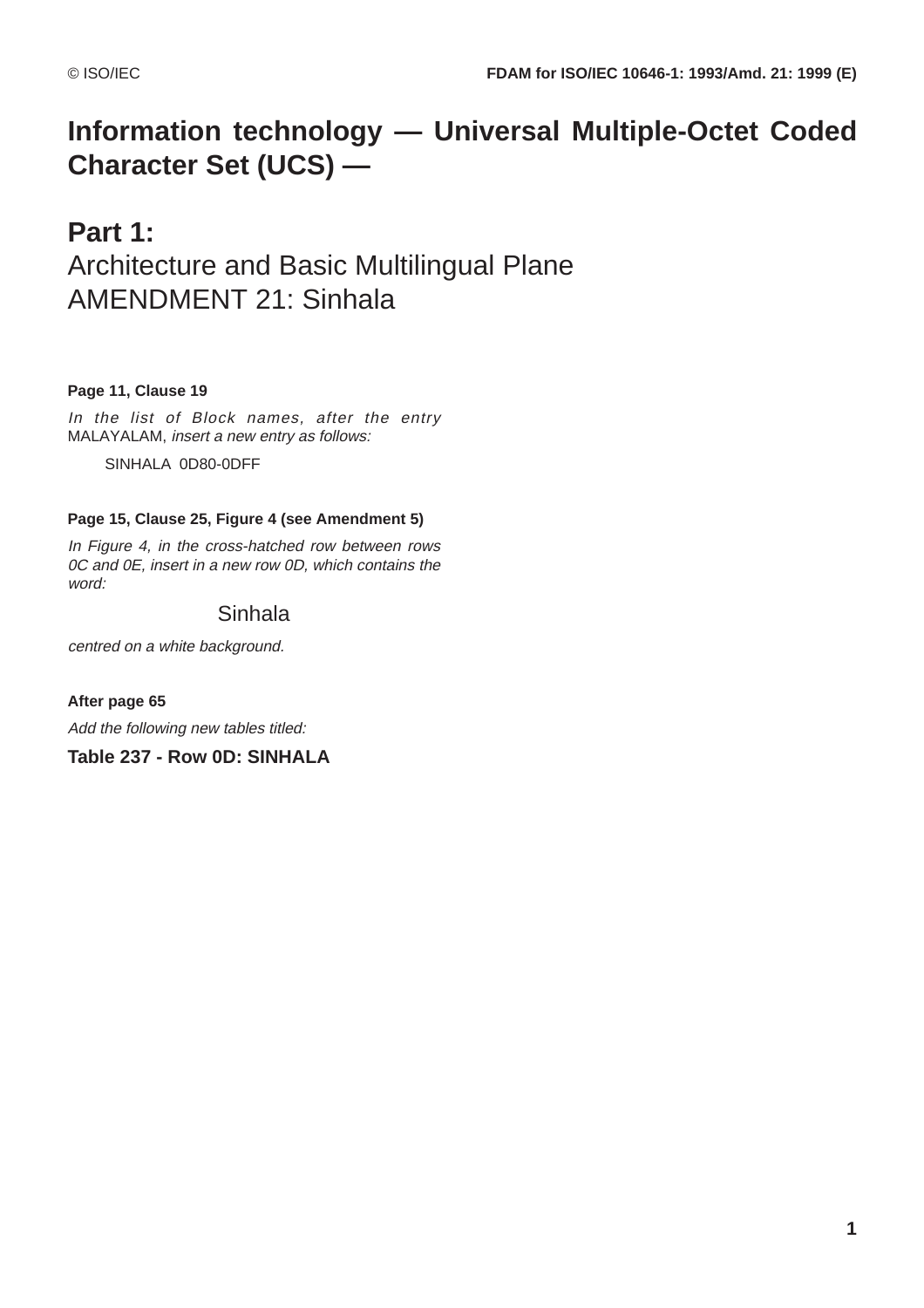|                | 0D <sub>8</sub>                   | 0D <sub>9</sub>                | 0DA                           | 0DB                     | 0DC                          | 0DD                               | 0DE | 0 <sub>DF</sub>      |
|----------------|-----------------------------------|--------------------------------|-------------------------------|-------------------------|------------------------------|-----------------------------------|-----|----------------------|
| 0              | 128                               | ඐ<br>144                       | ච<br>$\frac{160}{1}$          | $\mathcal{Q}$           | ව<br>192                     | $\bigcirc_{\frac{208}{208}}$      | 224 | 240                  |
| $\mathbf{1}$   | 129                               | $\bigodot_{145}$               | ජි<br>161                     | $\infty$<br>$177$       | $\boldsymbol{\omega}$<br>193 | $\bigcirc_{\frac{209}{209}}$      | 225 | 241                  |
| $\overline{2}$ | $\bigcirc$ o<br>130               | $\sum_{i=1}^{n}$<br>$146\,$    | ජ<br>162                      | $178\,$                 | ෂ<br>194                     | $\circ$<br>$\frac{210}{1}$        | 226 | $\bigcirc$ aa<br>242 |
| 3              | $\mathbb{O}^{\circ}_{c}$<br>131   | ඓ<br>$147$                     | æ<br>163                      | $\overline{\mathbf{C}}$ | ස<br>195                     | $\circledcirc$<br>$\frac{211}{2}$ | 227 | ಿ<br>243             |
| 4              | 132                               | $\widehat{\mathcal{Q}}$<br>148 | $\bigotimes_{164}$            | ප<br>$\frac{180}{1}$    | හ<br>196                     | $\bigodot$                        | 228 | Mh                   |
| 5              | $\bigoplus_{133}$                 | $\widehat{\mathbb{Q}}$<br>149  | $\frac{1}{165}$               | ථ<br>181                | $\sum_{197}$                 | $213$                             | 229 | 245                  |
| 6              | $\bigoplus_{134}$                 | ඖ<br>150                       | $rac{25}{166}$                | බ<br>182                | $\boldsymbol{\omega}$<br>198 | $\sum_{214}$                      | 230 | 246                  |
| $\overline{7}$ | $\frac{\partial^2}{\partial t^3}$ | 151                            | $\bigodot$                    | හ<br>183                | 199                          | 215                               | 231 | 247                  |
| 8              | $\bigoplus_{\mathbf{136}}$        | 152                            | $\mathcal{C}$<br>168          | $\circledcirc$<br>184   | 200                          | $\bigcirc$ a<br>216               | 232 | 248                  |
| 9              | $\bigotimes$ <sub>137</sub>       | $153\,$                        | ඩ<br>169                      | ඹ<br>185                | 201                          | ල $\bigcirc$<br>$\frac{217}{2}$   | 233 | 249                  |
| A              | රී<br>138                         | ක<br>154                       | ස<br>170                      | $\mathcal{C}$<br>186    | $\bigcirc^\flat$<br>202      | © $\bigcirc^\rho$<br>218          | 234 | 250                  |
| B              | $\sum_{139}$                      | ඛ<br>$155\,$                   | Go<br>$171$                   | ර<br>187                | 203                          | ල $\circ$<br>219                  | 235 | 251                  |
| C              | $\frac{1}{\sqrt{2}}$              | ၯ<br>156                       | $\widehat{\mathbf{c}}$<br>172 | 188                     | 204                          | ၜၥ<br>220                         | 236 | 252                  |
| D              | ඎ<br>141                          | දිරි<br>157                    | ත<br>173                      | $\bigodot$              | 205                          | ෙ $\circ$<br>221                  | 237 | 253                  |
| E              | csaa<br>142                       | $\widehat{\mathcal{E}}$<br>158 | S<br>174                      | 190                     | 206                          | ො<br>222                          | 238 | 254                  |
| F              | ඐ<br>143                          | හ<br>159                       | $\hat{\zeta}$                 | 191                     | $\bigcirc$ ე<br>207          | ං<br>223                          | 239 | 255                  |

## TABLE 237 - Row 0D: SINHALA

 $G = 00$  $P = 00$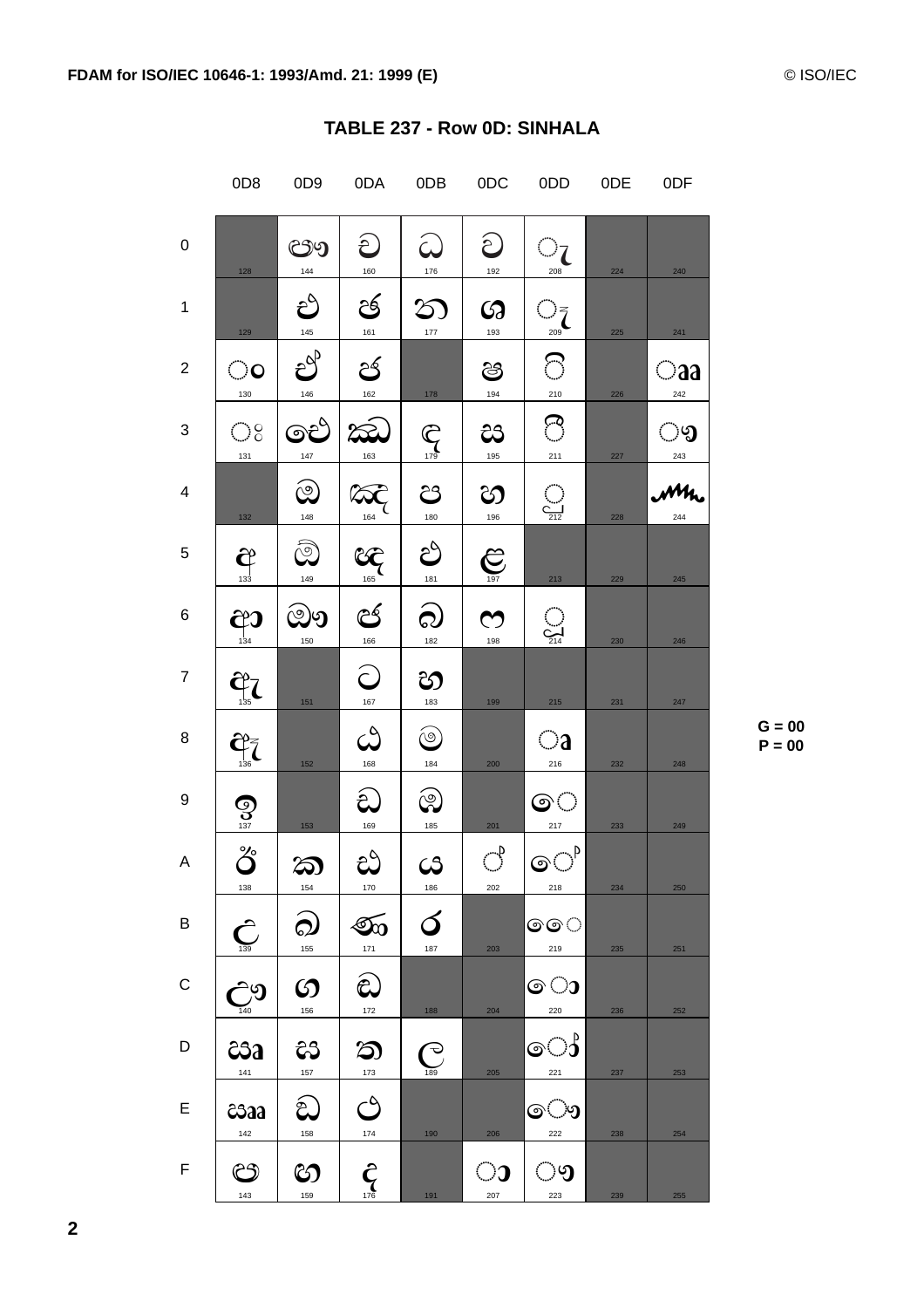## **TABLE 237 - Row 0D: SINHALA**

| dec                                                                                                                                                                                                                                                                                                                                                                                                                                                                                                                                                                                                                                         | hex                                                                                                                                                                                                                                                                                                                                                                                                                                                                                                                                                                                                                                                                                                                                                                                                                                                                                                                                | Name                                                                                                                                                                                                                                                                                                                                                                                                                                                                                                                                                                                                                                                                                                                                                                                                                                                                                                                                                                                                                                                                                                                                                                                                                                                                                                                                                                                                                                                                                                                                                                                                                                                                                                                                                                                                                                                                                                                                                                                                                                                                                                                                                                                                                                                                                                                                                                                                                                                                                                                                                                                                                                                                                                                                                                                                                                                                                                                                                                                                                                                                                                    | dec                                                                                                                                                                                                                                                                           | hex                                                                                                                                                                                                                                                                                                                                                                                                | Name                                                                                                                                                                                                                                                                                                                                                                                                                                                                                                                                                                                                                                                                                                                                                                                                                                                                                                                                                                                                                                                                                                                                                                                                                                                                                                                                                                                                                                                                                                            |
|---------------------------------------------------------------------------------------------------------------------------------------------------------------------------------------------------------------------------------------------------------------------------------------------------------------------------------------------------------------------------------------------------------------------------------------------------------------------------------------------------------------------------------------------------------------------------------------------------------------------------------------------|------------------------------------------------------------------------------------------------------------------------------------------------------------------------------------------------------------------------------------------------------------------------------------------------------------------------------------------------------------------------------------------------------------------------------------------------------------------------------------------------------------------------------------------------------------------------------------------------------------------------------------------------------------------------------------------------------------------------------------------------------------------------------------------------------------------------------------------------------------------------------------------------------------------------------------|---------------------------------------------------------------------------------------------------------------------------------------------------------------------------------------------------------------------------------------------------------------------------------------------------------------------------------------------------------------------------------------------------------------------------------------------------------------------------------------------------------------------------------------------------------------------------------------------------------------------------------------------------------------------------------------------------------------------------------------------------------------------------------------------------------------------------------------------------------------------------------------------------------------------------------------------------------------------------------------------------------------------------------------------------------------------------------------------------------------------------------------------------------------------------------------------------------------------------------------------------------------------------------------------------------------------------------------------------------------------------------------------------------------------------------------------------------------------------------------------------------------------------------------------------------------------------------------------------------------------------------------------------------------------------------------------------------------------------------------------------------------------------------------------------------------------------------------------------------------------------------------------------------------------------------------------------------------------------------------------------------------------------------------------------------------------------------------------------------------------------------------------------------------------------------------------------------------------------------------------------------------------------------------------------------------------------------------------------------------------------------------------------------------------------------------------------------------------------------------------------------------------------------------------------------------------------------------------------------------------------------------------------------------------------------------------------------------------------------------------------------------------------------------------------------------------------------------------------------------------------------------------------------------------------------------------------------------------------------------------------------------------------------------------------------------------------------------------------------|-------------------------------------------------------------------------------------------------------------------------------------------------------------------------------------------------------------------------------------------------------------------------------|----------------------------------------------------------------------------------------------------------------------------------------------------------------------------------------------------------------------------------------------------------------------------------------------------------------------------------------------------------------------------------------------------|-----------------------------------------------------------------------------------------------------------------------------------------------------------------------------------------------------------------------------------------------------------------------------------------------------------------------------------------------------------------------------------------------------------------------------------------------------------------------------------------------------------------------------------------------------------------------------------------------------------------------------------------------------------------------------------------------------------------------------------------------------------------------------------------------------------------------------------------------------------------------------------------------------------------------------------------------------------------------------------------------------------------------------------------------------------------------------------------------------------------------------------------------------------------------------------------------------------------------------------------------------------------------------------------------------------------------------------------------------------------------------------------------------------------------------------------------------------------------------------------------------------------|
| 128<br>129<br>130<br>131<br>132<br>133<br>134<br>135<br>136<br>137<br>138<br>139<br>140<br>141<br>142<br>143<br>144<br>145<br>146<br>147<br>148<br>149<br>150<br>151<br>152<br>153<br>154<br>155<br>156<br>157<br>158<br>159<br>160<br>161<br>162<br>163<br>164<br>165<br>166<br>167<br>168<br>169<br>170<br>171<br>172<br>173<br>174<br>175<br>176<br>177<br>178<br>179<br>180<br>181<br>182<br>183<br>184<br>185<br>186<br>187<br>188<br>189<br>190<br>191<br>192<br>193<br>194<br>195<br>196<br>197<br>198<br>199<br>200<br>201<br>202<br>203<br>204<br>205<br>206<br>207<br>208<br>209<br>210<br>211<br>212<br>213<br>214<br>215<br>216 | 80<br>81<br>82<br>83<br>84<br>85<br>86<br>87<br>88<br>89<br>8A<br>8B<br>8C<br>8D<br>8E<br>8F<br>90<br>91<br>92<br>93<br>94<br>95<br>96<br>97<br>98<br>99<br><b>9A</b><br>9B<br>9C<br>9D<br>9E<br>9F<br>A <sub>0</sub><br>A1<br>A2<br>A3<br>A <sub>4</sub><br>A <sub>5</sub><br>A <sub>6</sub><br>A7<br>A8<br>A <sub>9</sub><br>AA<br>AB<br>AC<br>AD<br>AE<br>AF<br>B <sub>0</sub><br><b>B1</b><br><b>B2</b><br>B <sub>3</sub><br><b>B4</b><br>B <sub>5</sub><br>B <sub>6</sub><br>B7<br>B <sub>8</sub><br>B <sub>9</sub><br><b>BA</b><br>BB<br>ВC<br><b>BD</b><br>BE<br>BF<br>C <sub>0</sub><br>C <sub>1</sub><br>C <sub>2</sub><br>C <sub>3</sub><br>C <sub>4</sub><br>C <sub>5</sub><br>C <sub>6</sub><br>C7<br>C8<br>C <sub>9</sub><br>CA<br>CВ<br>CС<br>CD<br><b>CE</b><br><b>CF</b><br>D <sub>0</sub><br>D <sub>1</sub><br>D <sub>2</sub><br>D <sub>3</sub><br>D4<br>D <sub>5</sub><br>D <sub>6</sub><br>D7<br>D <sub>8</sub> | (This position shall not be used)<br>(This position shall not be used)<br>SINHALA SIGN ANUSVARAYA<br>SINHALA SIGN VISARGAYA<br>(This position shall not be used)<br>SINHALA LETTER AYANNA<br>SINHALA LETTER AAYANNA<br>SINHALA LETTER AEYANNA<br>SINHALA LETTER AEEYANNA<br>SINHALA LETTER IYANNA<br>SINHALA LETTER IIYANNA<br>SINHALA LETTER UYANNA<br>SINHALA LETTER UUYANNA<br>SINHALA LETTER IRUYANNA<br>SINHALA LETTER IRUUYANNA<br>SINHALA LETTER ILUYANNA<br>SINHALA LETTER ILUUYANNA<br>SINHALA LETTER EYANNA<br>SINHALA LETTER EEYANNA<br>SINHALA LETTER AIYANNA<br>SINHALA LETTER OYANNA<br>SINHALA LETTER OOYANNA<br>SINHALA LETTER AUYANNA<br>(This position shall not be used)<br>(This position shall not be used)<br>(This position shall not be used)<br>SINHALA LETTER ALPAPRAANA KAYANNA<br>SINHALA LETTER MAHAAPRAANA KAYANNA<br>SINHALA LETTER ALPAPRAANA GAYANNA<br>SINHALA LETTER MAHAAPRAANA GAYANNA<br>SINHALA LETTER KANTAJA NAASIKYAYA<br>SINHALA LETTER SANYAKA GAYANNA<br>SINHALA LETTER ALPAPRAANA CAYANNA<br>SINHALA LETTER MAHAAPRAANA CAYANNA<br>SINHALA LETTER ALPAPRAANA JAYANNA<br>SINHALA LETTER MAHAAPRAANA JAYANNA<br>SINHALA LETTER TAALUJA NAASIKYAYA<br>SINHALA LETTER TAALUJA SANYOOGA NAASIKYAYA<br>SINHALA LETTER SANYAKA JAYANNA<br>SINHALA LETTER ALPAPRAANA TTAYANNA<br>SINHALA LETTER MAHAAPRAANA TTAYANNA<br>SINHALA LETTER ALPAPRAANA DDAYANNA<br>SINHALA LETTER MAHAAPRAANA DDAYANNA<br>SINHALA LETTER MUURDHAJA NAYANNA<br>SINHALA LETTER SANYAKA DDAYANNA<br>SINHALA LETTER ALPAPRAANA TAYANNA<br>SINHALA LETTER MAHAAPRAANA TAYANNA<br>SINHALA LETTER ALPAPRAANA DAYANNA<br>SINHALA LETTER MAHAAPRAANA DAYANNA<br>SINHALA LETTER DANTAJA NAYANNA<br>(This position shall not be used)<br>SINHALA LETTER SANYAKA DAYANNA<br>SINHALA LETTER ALPAPRAANA PAYANNA<br>SINHALA LETTER MAHAAPRAANA PAYANNA<br>SINHALA LETTER ALPAPRAANA BAYANNA<br>SINHALA LETTER MAHAAPRAANA BAYANNA<br>SINHALA LETTER MAYANNA<br>SINHALA LETTER AMBA BAYANNA<br>SINHALA LETTER YAYANNA<br>SINHALA LETTER RAYANNA<br>(This position shall not be used)<br>SINHALA LETTER DANTAJA LAYANNA<br>(This position shall not be used)<br>(This position shall not be used)<br>SINHALA LETTER VAYANNA<br>SINHALA LETTER TAALUJA SAYANNA<br>SINHALA LETTER MUURDHAJA SAYANNA<br>SINHALA LETTER DANTAJA SAYANNA<br>SINHALA LETTER HAYANNA<br>SINHALA LETTER MUURDHAJA LAYANNA<br>SINHALA LETTER FAYANNA<br>(This position shall not be used)<br>(This position shall not be used)<br>(This position shall not be used)<br>SINHALA SIGN AL-LAKUNA<br>(This position shall not be used)<br>(This position shall not be used)<br>(This position shall not be used)<br>(This position shall not be used)<br>SINHALA VOWEL SIGN AELA-PILLA<br>SINHALA VOWEL SIGN KETTI AEDA-PILLA<br>SINHALA VOWEL SIGN DIGA AEDA-PILLA<br>SINHALA VOWEL SIGN KETTI IS-PILLA<br>SINHALA VOWEL SIGN DIGA IS-PILLA<br>SINHALA VOWEL SIGN KETTI PAA-PILLA<br>(This position shall not be used)<br>SINHALA VOWEL SIGN DIGA PAA-PILLA<br>(This position shall not be used)<br>SINHALA VOWEL SIGN GAETTA-PILLA | 217<br>218<br>219<br>220<br>221<br>222<br>223<br>224<br>225<br>226<br>227<br>228<br>229<br>230<br>231<br>232<br>233<br>234<br>235<br>236<br>237<br>238<br>239<br>240<br>241<br>242<br>243<br>244<br>245<br>246<br>247<br>248<br>249<br>250<br>251<br>252<br>253<br>254<br>255 | D <sub>9</sub><br>DA<br>DB<br>DC<br>DD<br>DE<br>DF<br>E0<br>E1<br>E <sub>2</sub><br>E <sub>3</sub><br>E4<br>E <sub>5</sub><br>E6<br>E7<br>E8<br>E9<br>EA<br>EB<br>EC<br>ED<br>EE<br>EF<br>F <sub>0</sub><br>F <sub>1</sub><br>F <sub>2</sub><br>F <sub>3</sub><br>F <sub>4</sub><br>F <sub>5</sub><br>F <sub>6</sub><br>F7<br>F <sub>8</sub><br>F <sub>9</sub><br>FA<br>FB<br>FC<br>FD<br>FE<br>FF | SINHALA VOWEL SIGN KOMBUVA<br>SINHALA VOWEL SIGN DIGA KOMBUVA<br>SINHALA VOWEL SIGN KOMBU DEKA<br>SINHALA VOWEL SIGN KOMBUVA HAA AELA-PILLA<br>SINHALA VOWEL SIGN KOMBUVA HAA DIGA AELA-PILLA<br>SINHALA VOWEL SIGN KOMBUVA HAA GAYANUKITTA<br>SINHALA VOWEL SIGN GAYANUKITTA<br>(This position shall not be used)<br>(This position shall not be used)<br>(This position shall not be used)<br>(This position shall not be used)<br>(This position shall not be used)<br>(This position shall not be used)<br>(This position shall not be used)<br>(This position shall not be used)<br>(This position shall not be used)<br>(This position shall not be used)<br>(This position shall not be used)<br>(This position shall not be used)<br>(This position shall not be used)<br>(This position shall not be used)<br>(This position shall not be used)<br>(This position shall not be used)<br>(This position shall not be used)<br>(This position shall not be used)<br>SINHALA VOWEL SIGN DIGA GAETTA-PILLA<br>SINHALA VOWEL SIGN DIGA GAYANUKITTA<br>SINHALA PUNCTUATION KUNDDALIYA<br>(This position shall not be used)<br>(This position shall not be used)<br>(This position shall not be used)<br>(This position shall not be used)<br>(This position shall not be used)<br>(This position shall not be used)<br>(This position shall not be used)<br>(This position shall not be used)<br>(This position shall not be used)<br>(This position shall not be used)<br>(This position shall not be used) |